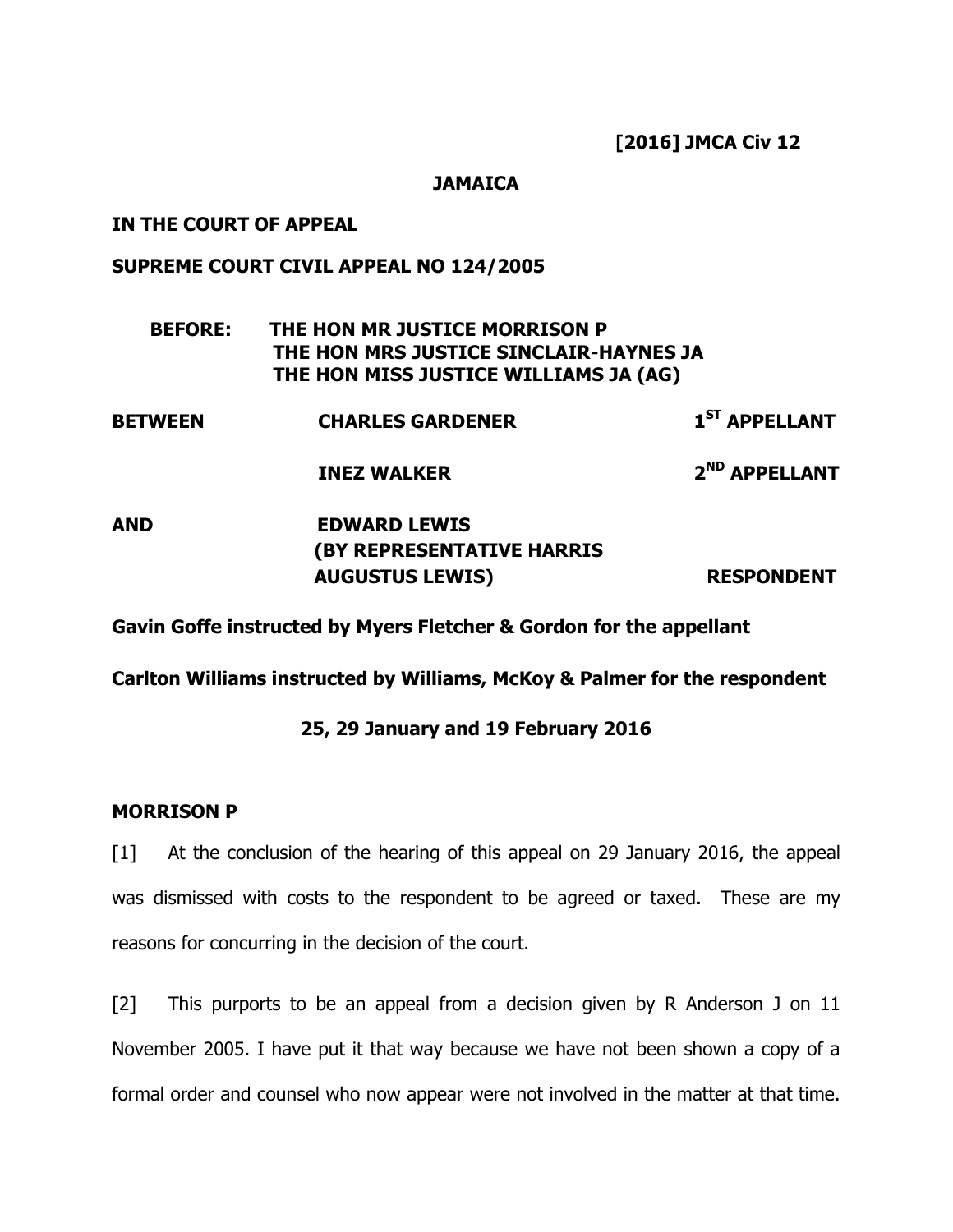We were told that the Supreme Court's file has been lost, misplaced or destroyed and this may account for the paucity of documentation on some aspects of the matter.

[3] But there is evidence that an application for leave to set aside an earlier decision given by R Anderson J on 25 July 2002 was fixed for hearing on 11 November 2005; and that when this application came on for hearing before R Anderson J on that date, the learned judge refused to grant the order.

[4] In order to understand how the matter arises, it is necessary to recount its long and complex history in some detail. The case concerns an 8 acre parcel of land, situated at Belmont in the parish of Westmoreland (the Belmont land). The Belmont land is registered at Volume 1206 Folio 63 of the Registered Book of Titles, in the name of the appellants, Charles Gardener and Inez Walker as joint tenants. In this judgment, I will refer to them collectively as the appellants and individually by name.

[5] In this action, which was commenced by originating summons in 1993, the respondent, Mr Edward Lewis<sup>1</sup>, claimed against the appellants for a declaration that, under the will of his mother, Alice Gardener, he was entitled to an interest in the Belmont land to the extent of 3½ acres. Mr Lewis' case was that Miss Gardener was given the land by her father in 1922; that she occupied the whole of the land as owner until 1975 when she died; and that under her will he was bequeathed 3½ acres of the land, his brother Clement Noble was bequeathed 3½ acres and Charles Gardener was

l

 $^1$  Mr Lewis died on 17 June 2017, while this appeal was pending. By order of this court made on 13 March 2015, Mr Lewis' son, Harris Augustus Lewis, was appointed as a representative party for the purpose of substituting for him in these proceedings.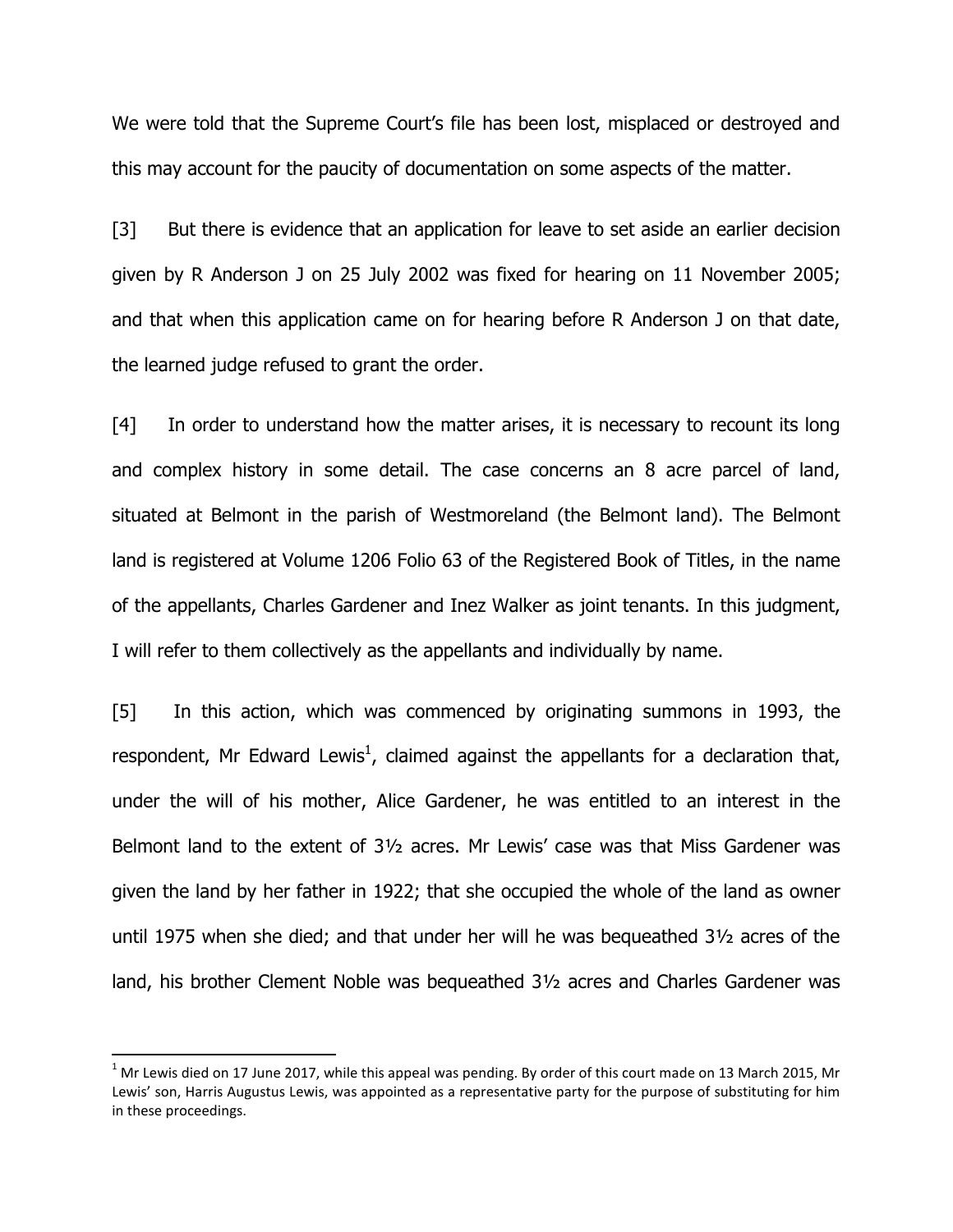bequeathed 1 acre. In their defence to this action, the appellants relied entirely on the fact of their registered proprietorship of the land.

[6] Judgment in this action was originally given for Mr Lewis and upheld by the Court of Appeal. However, the appellants appealed to the Privy Council, where they were successful (Gardener and Another  $v$  Lewis (1998) 53 WIR 236). In the view of the Board, strongly expressed by Lord Browne-Wilkinson, none of the relevant evidence had been before the trial judge and the matter had therefore to be remitted to the Supreme Court for a rehearing, "at which all the relevant facts can be investigated" (page 241). The Board was particularly critical of the stance adopted by the appellants, who placed reliance solely on the fact of their registered title, without providing the court with any evidence of the basis upon which they had first come to be registered as proprietors. This is how Lord Browne-Wilkinson puts it (at pages 240-241):

> "This leaves the case in an impossible position. The unchallenged evidence is that Alice Gardener had title to the land at her death and that it accordingly formed part of her estate. On that basis, Alice Gardener's estate, represented by the executors to whom probate has been granted, may have an equitable right enforceable against the legal estate vested in the appellants to recover the whole land and then administer it properly by transferring three and a half acres each to the respondent and his brother and the remaining one acre to Charles. Alternatively, the respondent, as an underpaid devisee, may have an equitable claim in personam and in rem against the appellants either on the grounds that they have intermeddled in the administration of the estate of Alice Gardener or, alternatively, on the grounds that they have a claim in equity against the property comprised in the estate. Accordingly, on one view either the executors or the respondent have personal claims in equity enforceable against the appellants which may enable the court to make an order against the appellants, as registered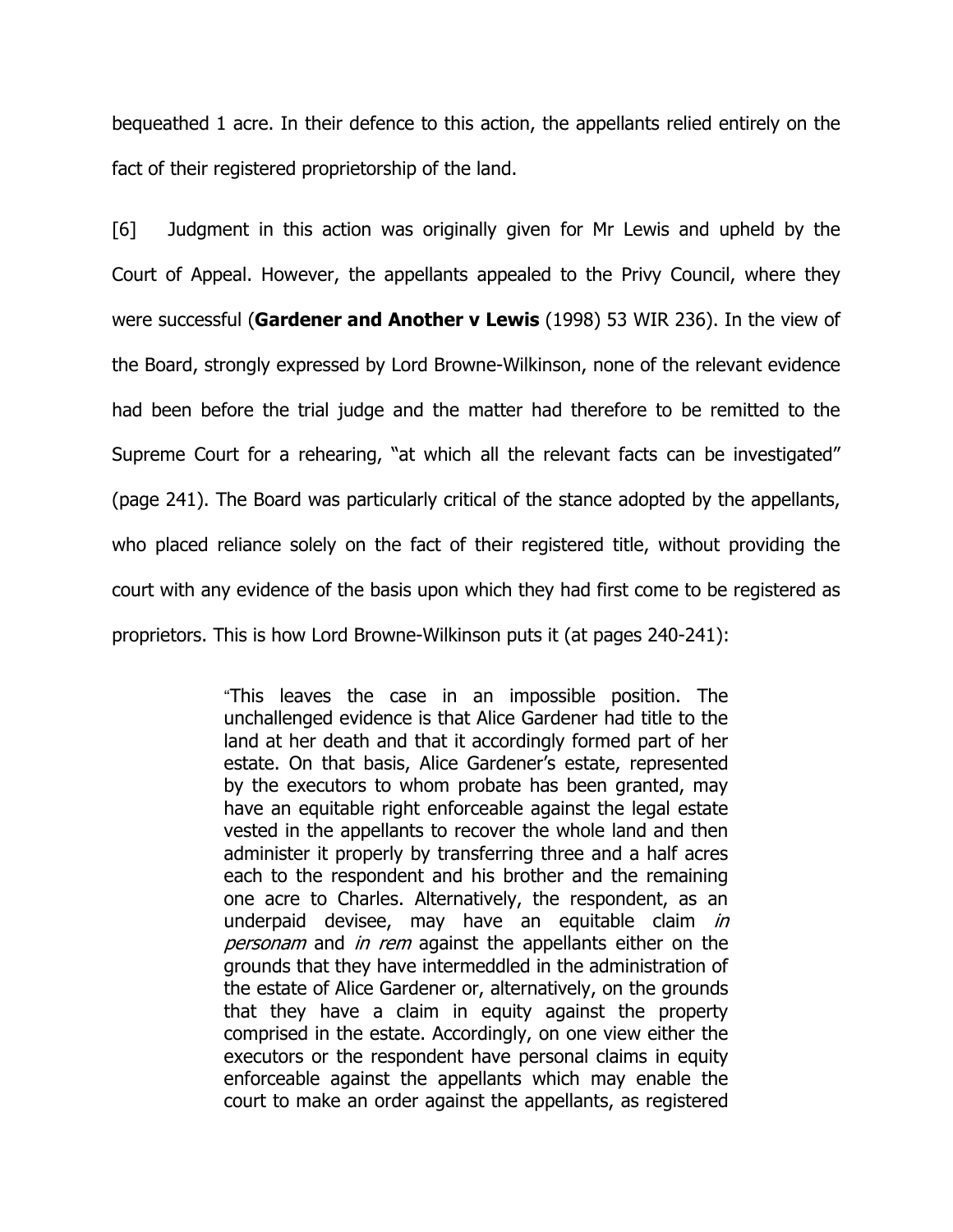proprietors, to give effect to the equitable rights of the respondent.

On the other side, it may be that, when the facts are known, the appellants obtained registration of their title on the grounds that they had acquired title by adverse possession against Alice Gardener during her lifetime or against her estate after her death. On that basis, the appellants would have obtained a title paramount to that of Alice Gardener and therefore paramount to any claims arising under her will. On this view, the appellants' registered title would be unchallengeable, save on the grounds that they had obtained it by fraud.

The truth of the matter is that none of the relevant evidence is before the court. There is therefore no option but to remit the case for a rehearing at which all the relevant facts can be investigated."

[7] As a result of the Board's view of the unsatisfactory way in which they had conducted the litigation, the appellants, although in point of fact successful in the appeal, were ordered, unusually, to pay the respondent's costs of the appeal to the Privy Council and in the courts below.

[8] The decision of the Privy Council having been given on 22 June 1998, the respondent obtained an order from Reckord J in the Supreme Court that he be given full inspection of all the documents evidencing title upon which the appellants had relied in obtaining registered title. When this material was disclosed, it revealed that the title was first issued on 14 May 1987, on the application of Mr Gardener, supported by Miss Walker. In his application for first registration, Mr Gardener claimed to be the owner in fee simple of the Belmont land. The basis of his claim was set out in his statutory declaration sworn to on 15 December 1983, in which he deponed as follows: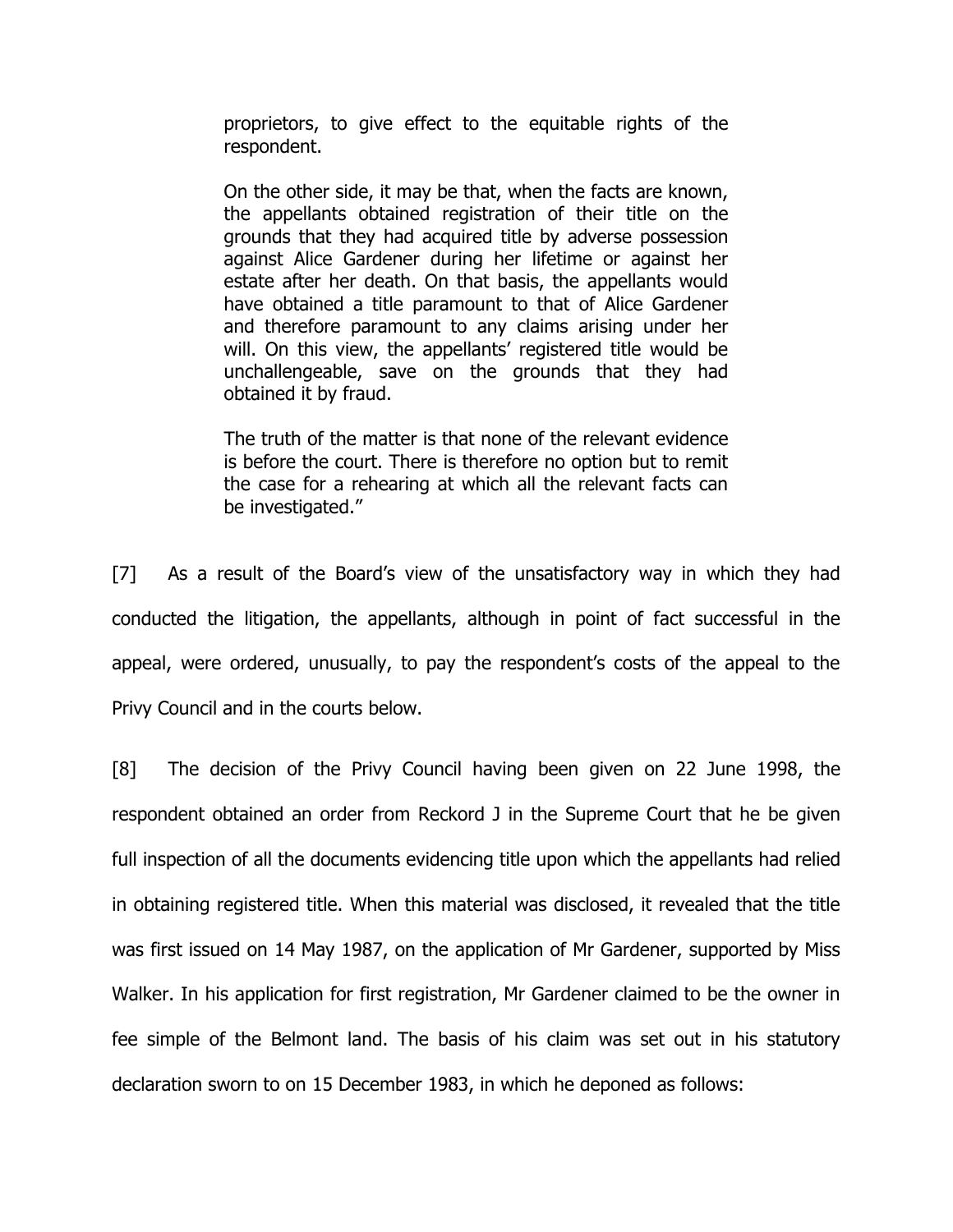- "1. That I am 48 years old and reside at Belmont Dist., Bluefields P.O., in the parish of Westmoreland and I am a fisherman.
	- 2. That I know and am well acquainted with the land subject of this application being by estimation eight (8) acres.
- 3. From my earliest recollection I knew Alice Gardener to be the owner of the said land using the rents and profits therefrom for her own exclusive use and benefit until the year 1970 when she sold the said land to me and from thence I have similar open, quiet and continuous possession of the said land using the rents and profits therefrom for my own exclusive use and benefit until the present time.
- 4. That when I purchased the said land from Alice Gardener I was given a Conveyance conveying the said land to me but notwithstanding an exhaustive search amongst all papers in my possession the said Conveyance cannot be found and I verily believe the same has been lost.
- 5. The said land is completely enclosed by permanent wire fencing.
- 6. That since the sale of the said land to me Alice Gardener has died."

[9] Miss Walker, who was Mr Gardener's common law wife, also provided a statutory declaration (sworn to on 22 September 1986), in which she stated that Mr Gardener "is registering the title for the said lands in the names of both of us in consideration of my love and affection for him".

[10] Having seen this material, the respondent filed an affidavit dated 25 April 2000, in which he made a number of allegations of fraud against the appellants in support of his prayer that "the title issued to them at Volume 1206 Folio 63 be cancelled and a new title issued in the names of myself Edward Lewis and Clement Noble and Charles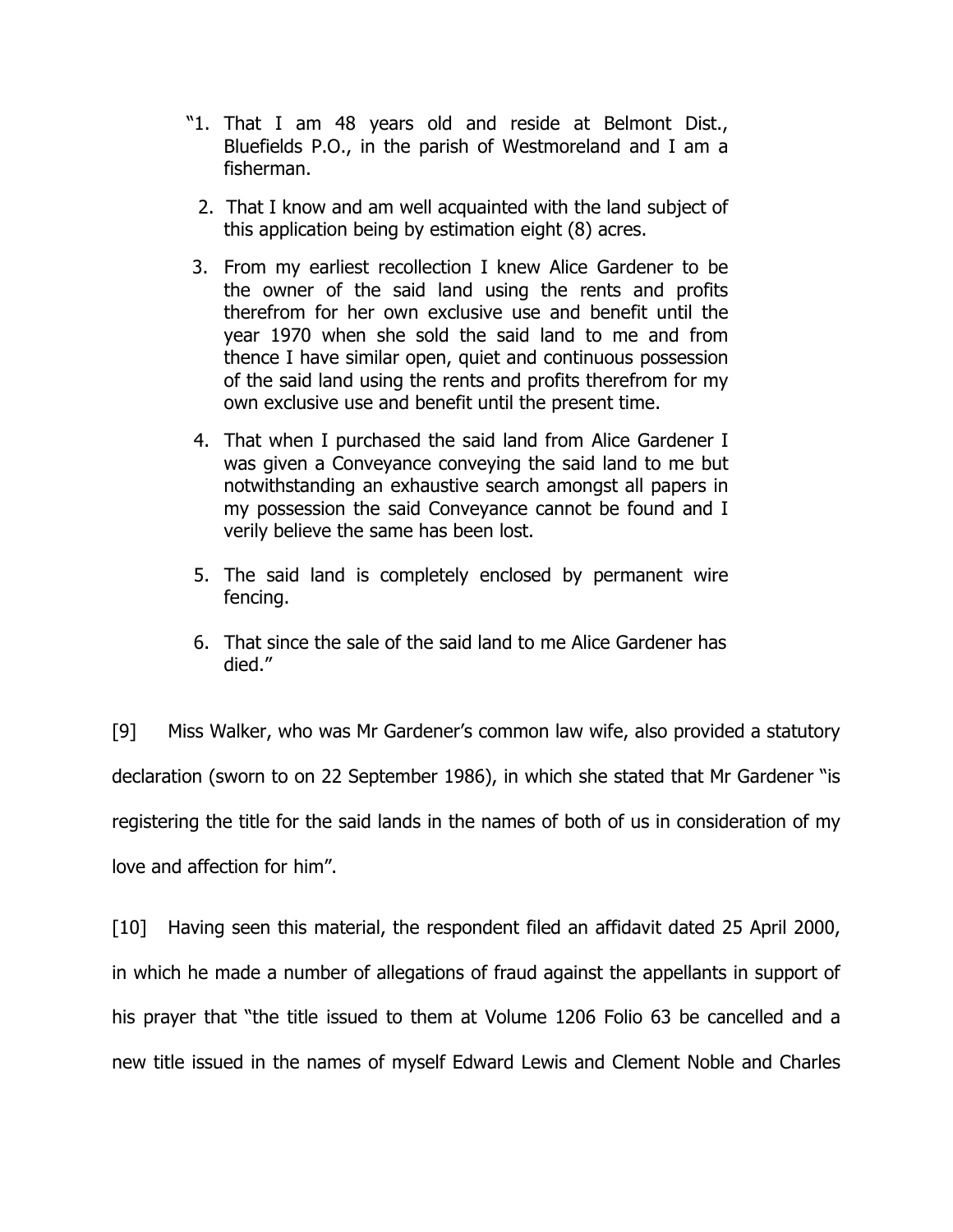Pinnock (Gardener) as tenants-in-common to 3½ acres to me and my brother and 1 acre to the said defendants". Among the allegations of fraud were the following:

- "(a) The Defendant, Charles Gardener, has falsely declared in exhibit 'E. L-6'. That the land was sold by Alice Gardener to him; while stating he was given a Conveyance, he fails to state the purchase Price, if it was paid and how, if the Conveyance was registered and to give any other details to support the due execution of the alleged Conveyance;
- (b) The said Defendant falsely declared that my brother Clement Noble and myself lived in Belmont District in September 1986 when he well knew we were both residing in England.
- (c) The said Defendant falsely declared that he was in possession of the full eight (8) acres in 1983 when he was only in possession of 1 acre and was not there nor ever has been in occupation of the entire eight (8) acres.
- (d) The tax toll was in the name of Alice Gardener up to August 31, 1984.
- (e) The advertisements were published at a time when my brother and I were in England and I believe that if the said Defendant had truthfully told the Registrar of Titles that we resided in England, a different type of notice would have been ordered to bring this application to our attention."

[11] On 17 January 2001, the respondent filed an amended originating summons. Added to his original claim for a declaration that he was entitled to an interest in the land to the extent of 3½ acres, was a claim for a declaration "that the [appellants] falsely and fraudulently represented to the Registrar of Titles that they were the owners of an estate in fee simple of all the lands in Certificate of Title registered at Volume 1206 Folio 63".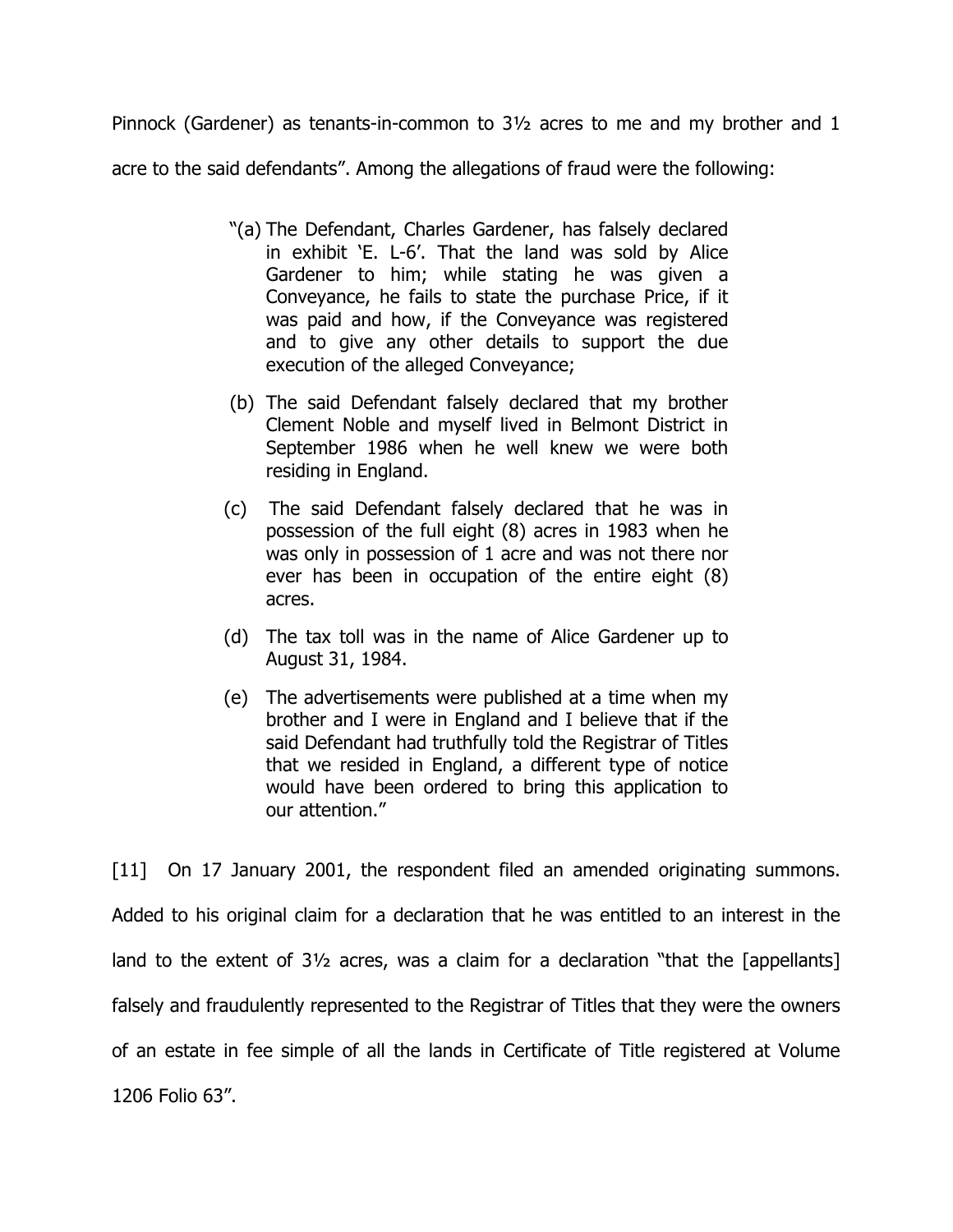[12] After a number of false starts, the respondent filed a notice of motion for judgment on 2 April 2002 and the motion was fixed for hearing on 25 July 2002. The orders sought in the notice of motion mirrored faithfully the orders sought on the amended originating summons. From affidavits of service sworn to on 24 July 2002, it appeared that the notice of motion and supporting affidavits were served on the appellants on 17 and 27 June 2002 respectively. However, the court has been shown no affidavit which speaks in terms to service of the amended originating summons itself on the appellants.

[13] It is against this background that the matter came on for hearing before R Anderson J on 25 July 2002. In the absence of the appellants, who were neither present nor represented, the learned judge made orders in the respondent's favour in terms of the amended originating summons filed on 17 January 2001.

[14] By summons issued on 26 September 2002, the second appellant, Miss Inez Walker, applied for leave to set aside R Anderson J's order and all subsequent proceedings. The grounds of this application were that (i) the second appellant has a good defence to the action and (ii) the court has not yet heard the case on its merits. The application was supported by an affidavit sworn to by Miss Walker on 24 September 2002. At paragraphs 3 and 4 of the affidavit, Miss Walker explained the reasons for her non-appearance on 25 July 2002 as follows:

"3. That when the Originating Summons was served on myself and Mr. Gardener an Attorney-at-Law was consulted to act on our behalf and he was requested to enter an Appearance and file a Defence in this suit.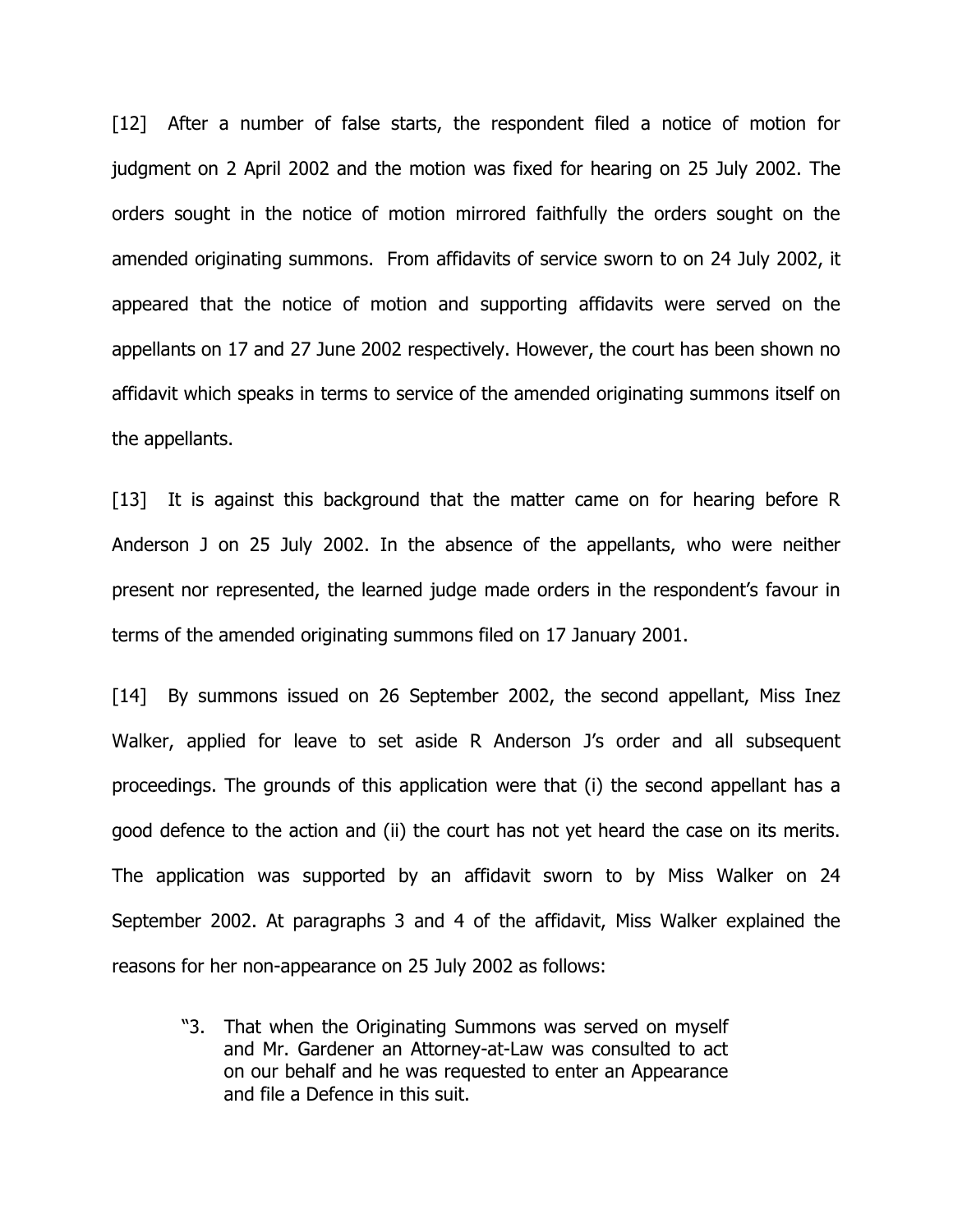4. That Mr. Gardener and I believed a Conditional Appearance was entered and the Defence filed."

[15] Miss Walker then referred to Lord Browne-Wilkinson's judgment, before going on to give the following account of how, as she put it, she "came to be the owner of the said land":

- "9. That based on the Judgment, I endeavour to show this Honourable Court how I came to be the owner of the said land which was originally owned and occupied by my grandmother, Catherine Walker and her sister Jum. That when Catherine died, Jum became the owner of the property. When Jum died her only son, Charles Kannahs became the owner of the said property.
- 10. That the said premises was occupied and owned by my cousin Charles Kannahs, until his death in February 1978.
- 11. By will dated the  $16<sup>th</sup>$  May, 1975 Mr. Charles Kannahs left the said Belmont property to me. We exhibit hereto the original copy of the Will marked 'IW3' for identification.
- 12. That at no point in time was Alice Gardener owner of the land. In fact Alice Gardener as a child was under the care of my said grandmother Mrs Catherine Walker, whose family had owned the property and lived on the property from the latter part of the  $19<sup>th</sup>$  century. The said Alice Gardener's father John Gardener had been the overseer on the said property.
- 13. That ever since I started living together with my commonlaw husband Mr. Charles Gardener in 1963, we both combined resources to assist with the care of Mrs Alice Gardener, who was his aunt.
- 14. That when Ms. Alice Gardener lost her sight in 1966, Charles Gardener and I re-doubled our efforts to assist with her care.
- 15. That I am certain that Ms. Alice Gardener never wrote a will in her blind state and that any Will that has been exhibited as such is a forgery; but in any event, Alice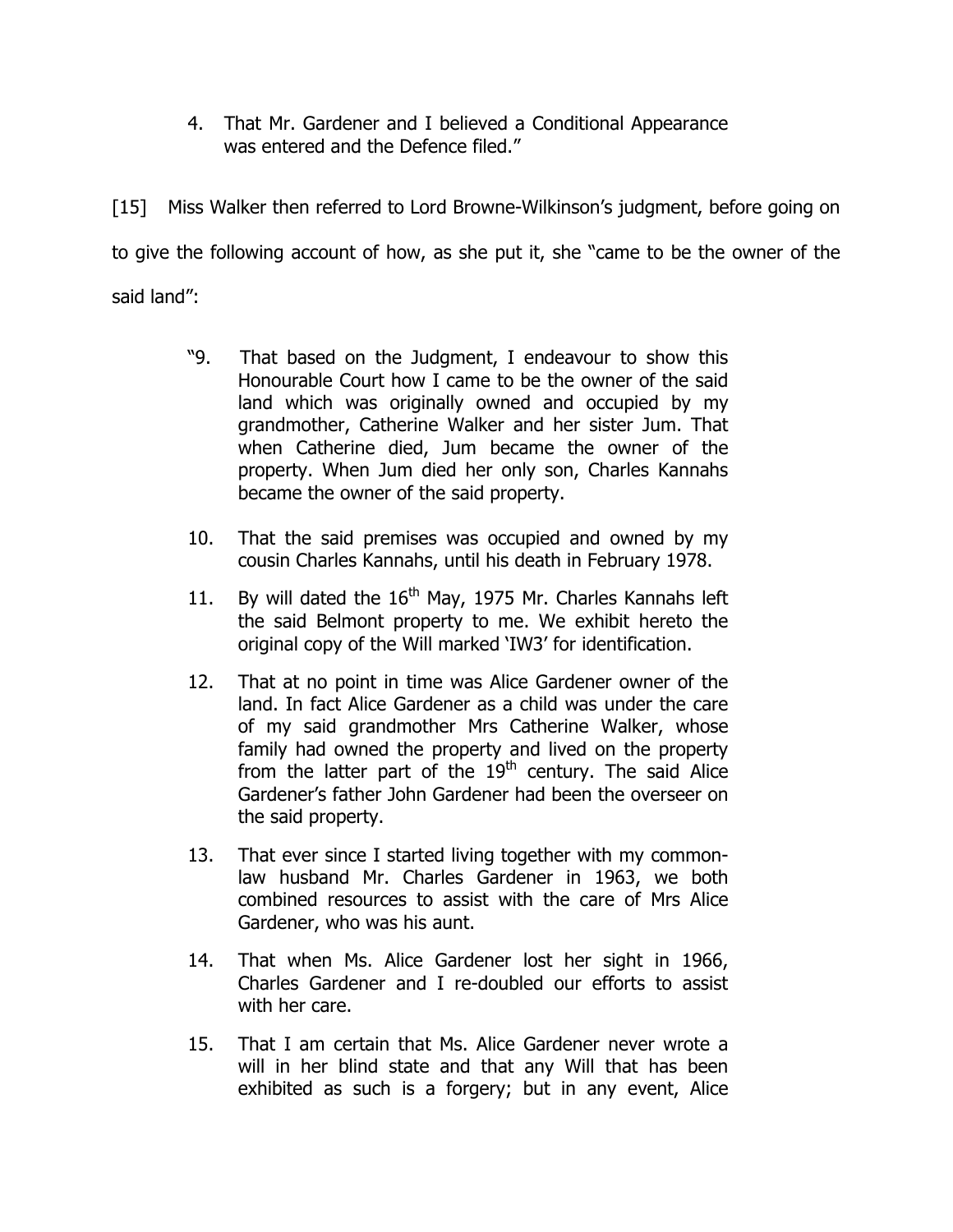Gardener never owned the said land and was therefore never in a position to devise it."

[16] On 16 December 2002, a document headed "Proposed Defence" was filed, again on behalf of Miss Walker only, in which the statements made in her affidavit were repeated, virtually verbatim.

[17] It will immediately be seen that Miss Walker's account of how the appellants came to be the owners in fee simple of the Belmont land ran completely contrary to the account which had led the Referee of Titles to approve the issue to them of the Certificate of Title registered at Volume 1206 Folio 63. As has already been seen, Mr Gardener applied for title on the strength of an alleged purchase of the Belmont land from Alice Gardener and Miss Walker, who was also a party to that application, had been at that time content to say that Mr Gardener was "registering the title for the said land in the names of both of us in consideration of my love and affection for him". But now, nearly 20 years later, Miss Walker asserted that Alice Gardener, through whom Mr Gardener claimed to have derived title, "never owned the said land". Then, as if to compound matters, the purported last will of Charles Kannahs o/c Charles Connors, under which Miss Walker claimed to have acquired ownership of the Belmont land, made absolutely no reference to the Belmont land.

[18] Despite being re-issued several times in the interim, the application to set aside the judgment was not heard until 11 November 2005, when, as it now appears, it was refused by R Anderson J.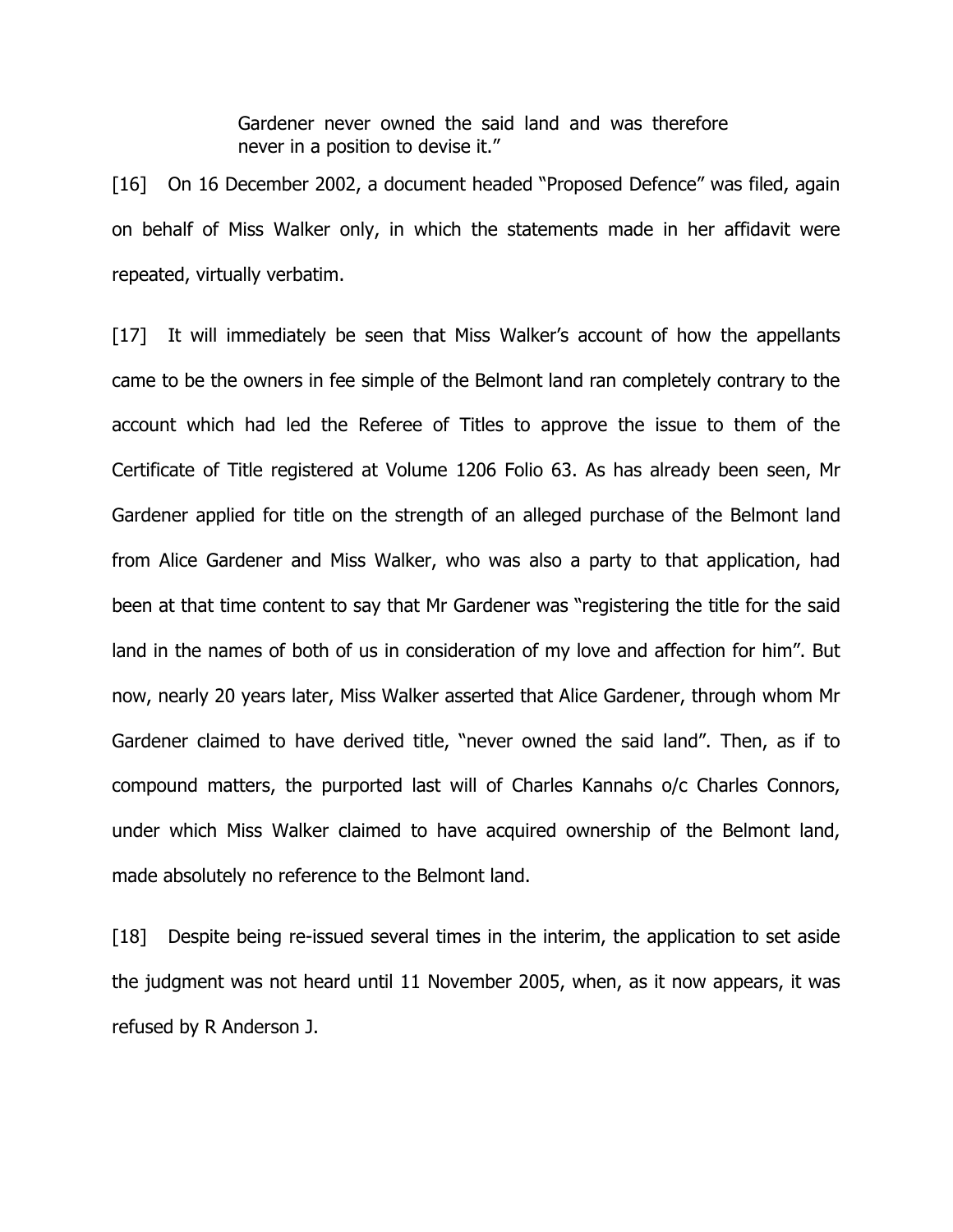[19] In the notice of appeal filed on 21 November 2005, the appellants purport to challenge both the order of R Anderson J made on 25 February 2002 and 11 November 2005. However, it is clear from the grounds of appeal, as Mr Goffe confirmed to us, that the challenge on appeal is to the latter order, by which the learned judge refused to set aside the former order.

[20] I pause to observe at this stage that there can be no question that this order was an interlocutory order. As such, it is not appealable without leave, either of the court below or this court (section  $11(1)(f)$  of the Judicature (Appellate Jurisdiction) Act). In response to my enquiry whether leave was either sought or obtained in this matter, Mr Goffe told us, with admirable candour, that he was unable to say. Ordinarily, given the clear and unequivocal language of the statutory provision, this uncertainty would undoubtedly have been cause for concern. However, in all the circumstances of this very unusual case, especially the known fact that we may not have had sight of all the relevant documentation, I will approach the matter on the footing that leave to appeal was in fact sought and given.

- [21] The grounds of appeal are as follows:
	- "(a) In refusing to set aside the judgment the Learned Judge fail to properly address or deal with the fact that the amended Originating Summons based upon which judgment was sought and made, was never served upon the defendants.
	- (b) The learned Judge erred in finding that notwithstanding the Claimants failure to serve the Originating Summons on the Defendants, proof of service of the Motion for Judgment was sufficient to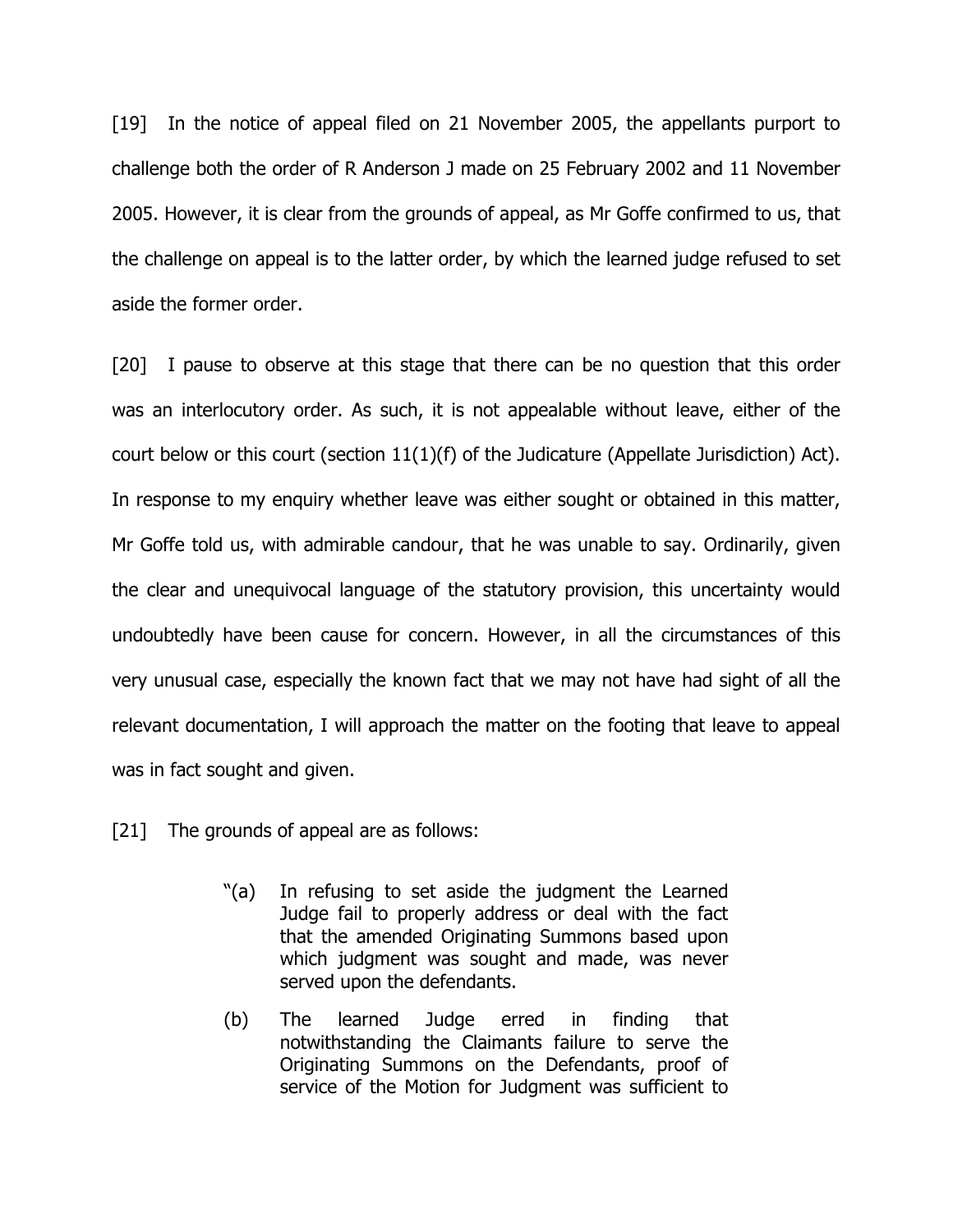validate the making of order's [sic] in terms of the amended Originating Summons.

(c) In arriving at his findings the Learned Judge misconstrued and misapplied the provision of parts 11 and 13 of the Civil Procedure Rules."

[22] In support of these grounds, Mr Goffe submitted that (i) there was no proof that the appellants were served with the amended originating summons and this omission could not be cured by proof of service of the notice of motion for judgment; (ii) an originating summons was an inappropriate means by which to adjudicate a case involving allegations of fraud; and (iii) the appellants were in any event entitled to claim the benefit of the Limitation Act as against the estate of Alice Gardener, they having been in undisturbed possession of the Belmont land for more than the requisite statutory period. In addition, in written submissions filed on 4 July 2011, upon which Mr Goffe also relied, the appellants contend that the will of Alice Gardener is fictitious and therefore cannot give the respondent "any entitlement to any portion of the property". Finally, Mr Goffe quite properly put before us the question of whether the application which was before R Anderson J fell under the Judicature (Civil Procedure Code) Act (the CPC) or the Civil Procedure Rules 2002 (the CPR).

[23] In response to these submissions, Mr Williams submitted that (i) the matter is governed by the CPC; (ii) proof of service of the amended originating summons was to be found in paragraph 3 of the affidavit of Inez Walker; (iii) the application for leave to set aside the judgment was made late; and (iv) the appellants had given no reason for their failure to attend the hearing before R Anderson J on 25 July 2002.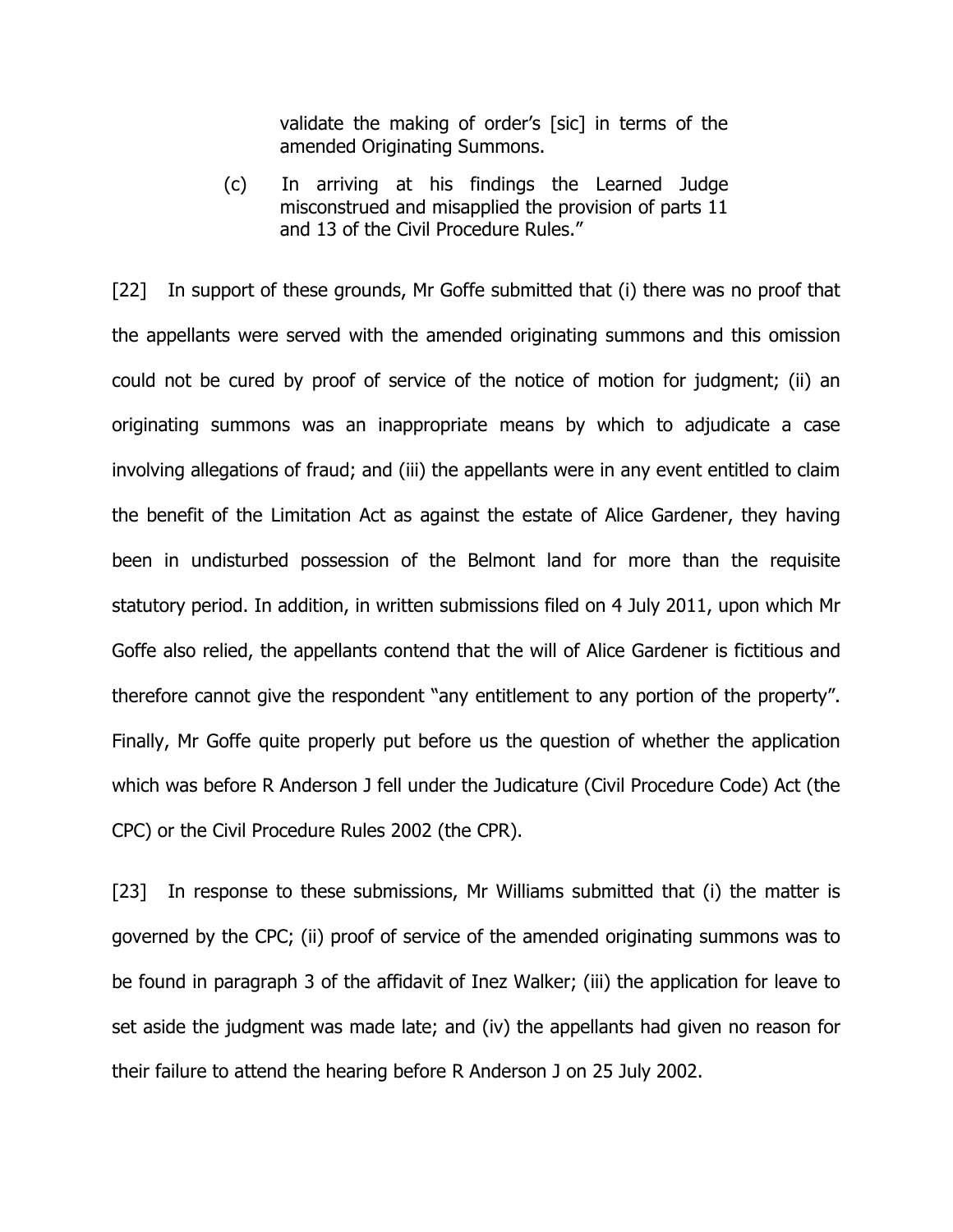[24] In considering this matter, it is relevant to note that, although the appeal has been brought in the name of both appellants, the  $1<sup>st</sup>$  appellant, Mr Gardener, was not a party to the application to set aside R Anderson J's judgment. In substance, therefore, this appeal has to do with whether R Anderson J ought to have set aside the judgment on the basis of the material put before him by Miss Walker.

[25] The first question to be considered is whether these proceedings are governed by the provisions of the CPC or the CPR. By rule 73.1(3) of the CPR, the commencement date of the CPR was fixed at 1 January 2003 and any proceedings commenced before that date were deemed to be "old proceedings". On the face of it, therefore, these proceedings, which were filed in 1993, are plainly old proceedings.

[26] Rule 73.3(1) of the CPR provides that the CPR does not apply "to any old proceedings in which a trial date has been fixed to take place within the first term after the commencement date, unless that date is adjourned and a judge shall fix the date". In this case, the amended originating summons was originally fixed for hearing on 6 November 2001 (see Notice of Appointment to hear Originating Summons filed 11 June 2001). On that date, however, D McIntosh J adjourned it for hearing in open court and it is by virtue of that order that the matter came on for hearing before R Anderson J on 25 July 2002. And on that date, as has been seen, the learned judge made the orders on the amended originating summons which Miss Walker would subsequently seek to set aside. It accordingly seems to me that these proceedings, having been heard and determined by the judge's order on 25 July 2002, were clearly old proceedings within the meaning of rule 73.1(3) of the CPR. They therefore remained subject to the CPC,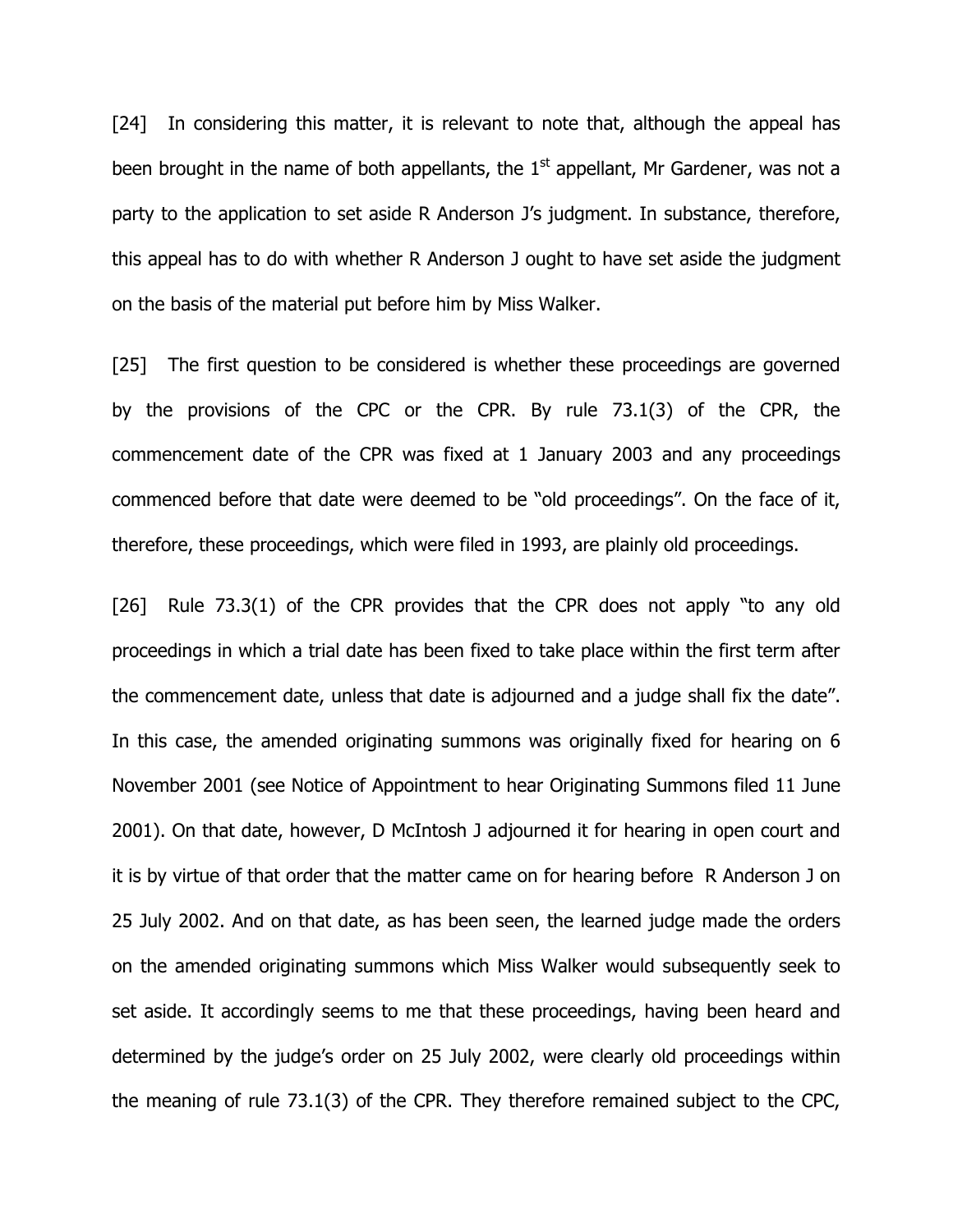under section 354 of which an application to set aside a judgment obtained where a party did not appear at the trial was required to be made within 10 days of the judgment. In this case, the application was first made on 26 September 2002, that is, two months after R Anderson J's order. On the face of it, therefore, it was out of time.

[27] But the fundamental position of service of amended originating summons still remains to be considered. For, if this document was indeed not served, it is clear that R Anderson J would have been obliged to set aside the orders made by him on the amended originating summons ex debito justitiae.

[28] As I have already pointed out, there is no affidavit of service of the amended originating summons on the appellants. However, it appears to me that there is in fact some internal evidence that the appellants were served with the amended originating summons. In the first place, Miss Walker's application to set aside the judgment given on 25 July 2002 does not advance non-service as a ground, despite the fact that it was reissued several times over a three year period before it was finally heard and determined on 11 November 2005.

[29] Secondly, and perhaps more substantially, Miss Walker's reference at paragraph 3 of her affidavit in support of the summons to set aside the judgment to having been served with "the Originating Summons" can only sensibly be read, in my view, as a reference to the amended originating summons. What Miss Walker was attempting to explain in her affidavit were the reasons for the appellants' absence from the hearing before R Anderson J on 25 July 2002. It is for this purpose that she referred to having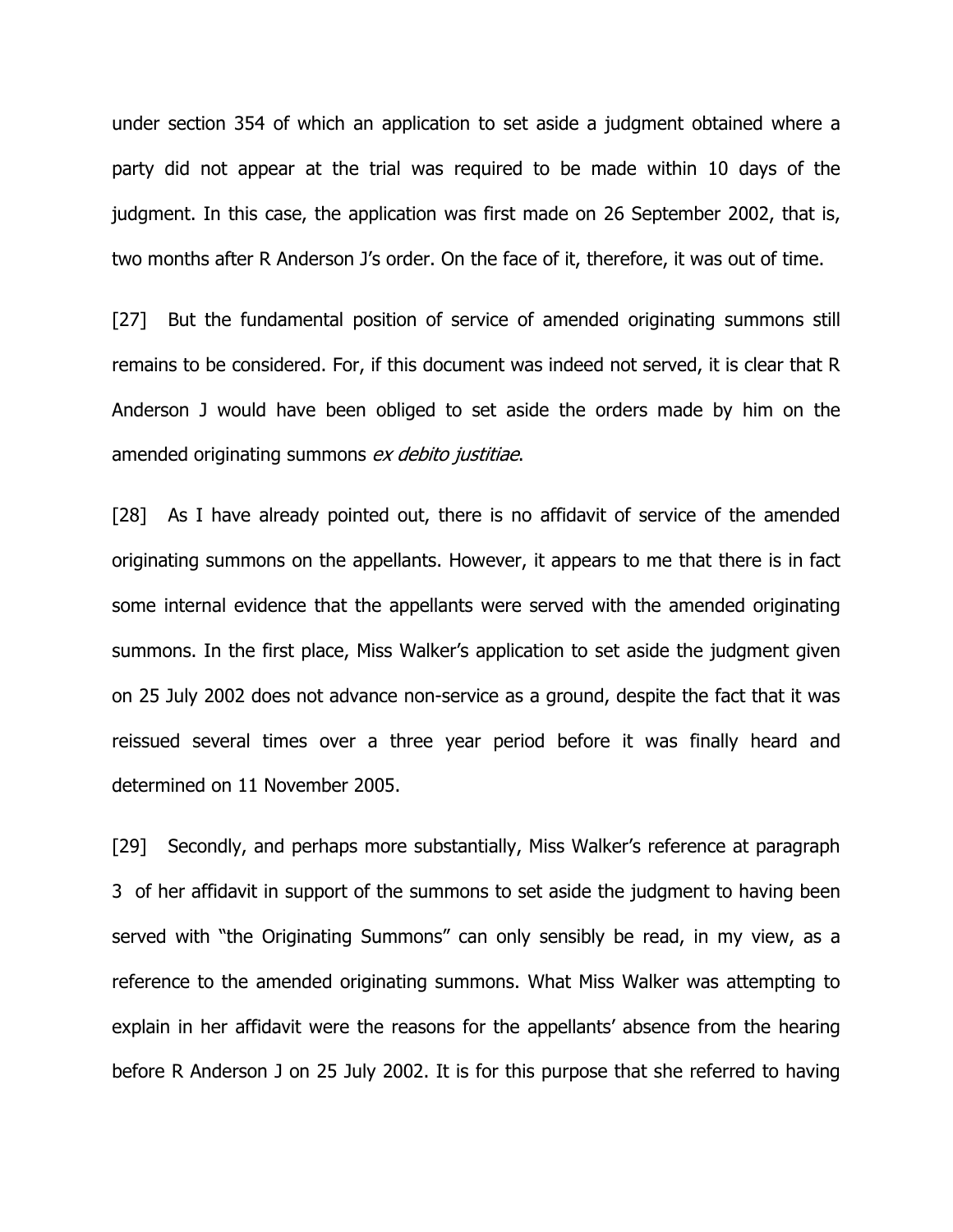consulted an attorney-at-law who was expected to represent them at the hearing. Taken in its proper context, therefore, it appears to me to be inconceivable that Miss Walker could, in her affidavit sworn to on 26 September 2002, have intended to refer to the original originating summons filed in 1993, certainly not after the matter had been to the Privy Council and back in the intervening nine year period.

[30] I therefore consider paragraph 3 of the Miss Walker's affidavit to be a clear and unequivocal admission that she was served with the amended originating summons. In any event, as has been seen, there is no question that both appellants were served with the notice of motion for judgment in terms of the amended originating summons.

[31] Turning now to Mr Goffe's contention that proceedings by way of originating summons were not appropriate to the proper resolution of allegations of fraud, I am naturally inclined to agree with him. For, as Lord Templeman observed in **Eldemire v** Eldemire (1990) 38 WIR 234, 238, "[a]s a general rule, an originating summons is not an appropriate machinery for the resolution of disputed facts". However, Lord Templeman also went on to indicate (at page 239) that "the modern practice is to save expense without taking technical objection, unless it is necessary to do so in order to produce fairness and clarification".

[32] By the time this matter came on for hearing before R Anderson J on 25 July 2002, there had already been a clear and unchallenged finding, as reflected in the judgment of the Board (see paragraph [6] above), that "Alice Gardener had title to the land at the time of her death and … it accordingly formed part of her estate". This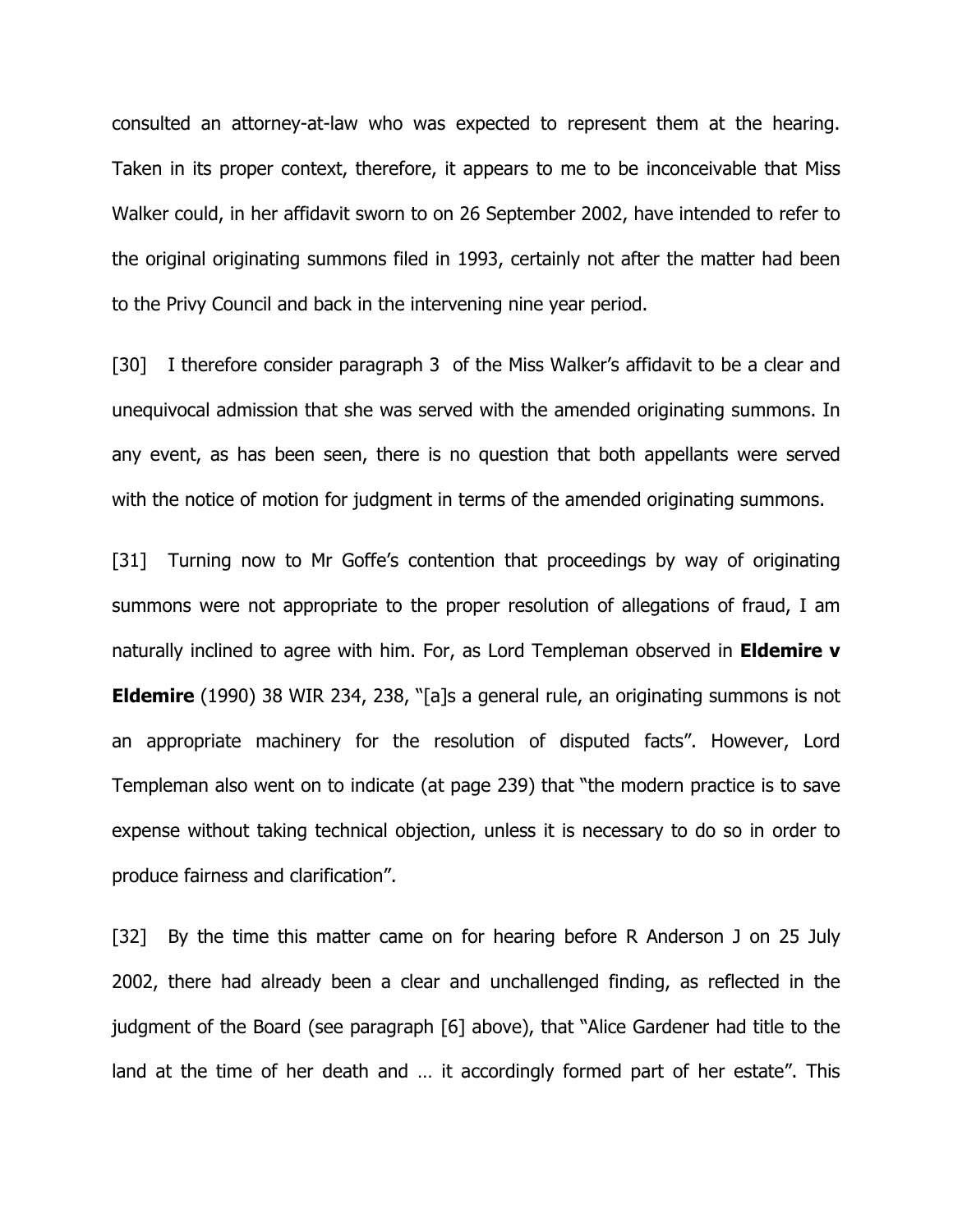finding would remain unaffected even if the appellants were, implausibly as it seems to me, to succeed in proving that Miss Gardener's will, which was duly probated over 20 years ago, was "fictitious". It is against this background that R Anderson J would have had to assess the significance of the fact that the material disclosed by the Office of Titles had now revealed that Mr Gardener, supported by Miss Walker, had applied for title on the completely different basis of a purported sale of the Belmont land to him by Miss Gardener during her lifetime. The matter having been adjourned into open court, presumably precisely for the purpose of facilitating cross-examination and the like, it seems to me that the use of the originating summons procedure in this case could have had no negative impact on the fairness of the process to the appellants.

[33] Finally, as regards Mr Goffe's adverse possession point, it suffices to say, I think, that it is now far too late in the day for this to be raised, it never having been made an issue at any prior stage of these exceptionally long-running proceedings.

[34] So where does all of this leave the matter? In the first place, there is in my view sufficient evidence to show that, on a balance of probabilities, the appellants were served with the amended originating summons. On that basis, therefore, the matter was properly before R Anderson J on 25 July 2012. Secondly, as a matter falling under the CPC, it was incumbent on the appellants, who were absent from the hearing, to make an application to set aside the orders made by R Anderson J within 10 days of that date. This they did not do. Thirdly, there has been no application by Mr Gardener to set aside R Anderson J's orders. And fourthly, Miss Walker's application, which was in